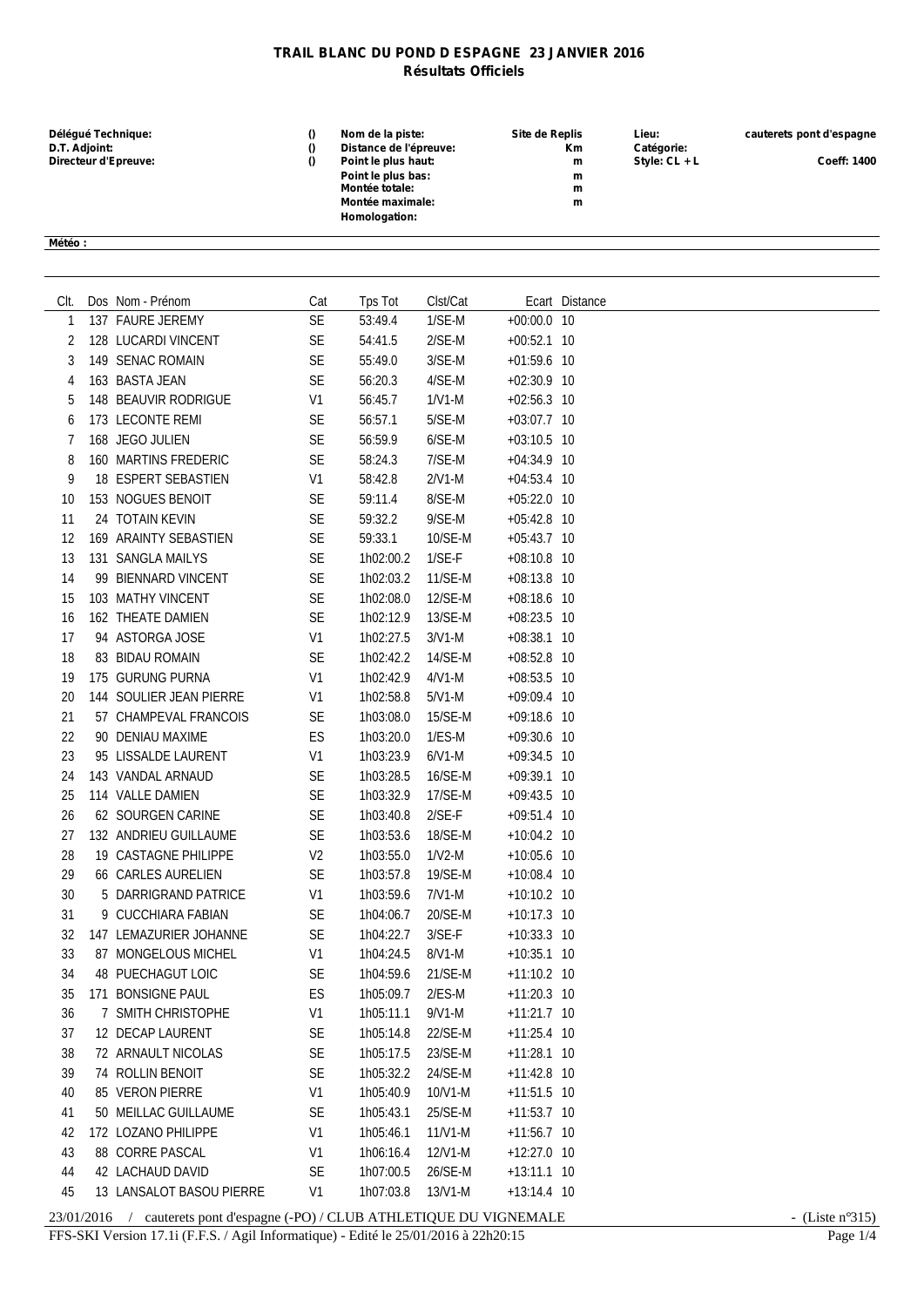| CIt. | Dos Nom - Prénom          | Cat            | Tps Tot           | Clst/Cat  |               | Ecart Distance |
|------|---------------------------|----------------|-------------------|-----------|---------------|----------------|
| 46   | 136 FAVRE CEDRIC          | V <sub>1</sub> | 1h07:21.9         | 14/V1-M   | +13:32.5 10   |                |
| 47   | 142 FORMENT JOEL          | <b>SE</b>      | 1h07:27.2         | 27/SE-M   | +13:37.8 10   |                |
| 48   | 111 NAUDE BASTIEN         | SE             | 1h07:32.4         | 28/SE-M   | $+13:43.0$ 10 |                |
| 49   | 47 RODRIGUES MIKAEL       | SE             | 1h07:36.2         | 29/SE-M   | +13:46.8 10   |                |
| 50   | 124 BOESSO FABIEN         | SE             | 1h07:42.4         | 30/SE-M   | $+13:53.0$ 10 |                |
| 51   | 39 MOULIE LAURENT         | <b>SE</b>      | 1h07:45.6         | 31/SE-M   | +13:56.2 10   |                |
| 52   | 139 SAHUC GUILLAUME       | <b>SE</b>      | 1h07:50.5         | 32/SE-M   | $+14:01.1$ 10 |                |
| 53   | 61 ROZIER PIERRE          | V <sub>1</sub> | 1h07:57.9         | 15/V1-M   | $+14:08.5$ 10 |                |
| 54   | 4 SOULIE DAVID            | SE             | 1h08:16.7         | 33/SE-M   | $+14:27.3$ 10 |                |
| 55   | 81 LAHOURCADE THIBAULT    | SE             |                   |           |               |                |
|      |                           |                | 1h08:32.7         | 34/SE-M   | $+14:43.3$ 10 |                |
| 56   | 37 MOLINA DAVID           | V <sub>1</sub> | 1h08:37.7         | 16/V1-M   | $+14:48.3$ 10 |                |
| 57   | 174 THIRANT GERALD        | SE             | 1h08:41.4         | 35/SE-M   | +14:52.0 10   |                |
| 58   | 8 THIRANT SYLVAIN         | SE             | 1h08:42.7         | 36/SE-M   | +14:53.3 10   |                |
| 59   | 49 COUZI AUDREY           | <b>SE</b>      | 1h08:47.1         | $4/SE-F$  | +14:57.7 10   |                |
| 60   | 176 PERCHICOT BRUNO       | V <sub>1</sub> | 1h09:01.1         | $17/N1-M$ | $+15:11.7$ 10 |                |
| 61   | 122 ADOLPHE XAVIER        | V <sub>1</sub> | 1h09:05.8         | 18/V1-M   | $+15:16.4$ 10 |                |
| 62   | 97 BEL THOMAS             | SE             | 1h09:23.3         | 37/SE-M   | $+15:33.9$ 10 |                |
| 63   | 26 BRILLE STEPHANE        | <b>SE</b>      | 1h09:24.0         | 38/SE-M   | $+15:34.6$ 10 |                |
| 64   | 121 GRIMAULT CHRISTOPHE   | V <sub>1</sub> | 1h09:45.0         | 19/V1-M   | +15:55.6 10   |                |
| 65   | 45 MARTY FABIEN           | SE             | 1h09:57.2         | 39/SE-M   | +16:07.8 10   |                |
| 66   | 157 BALMOISSIERE FREDERIC | V <sub>1</sub> | 1h09:59.1         | 20/V1-M   | $+16:09.7$ 10 |                |
| 67   | 11 LEFEUVRE GAEL          | V1             | 1h10:02.3         | 21/V1-M   | $+16:12.9$ 10 |                |
| 68   | 80 GASPAR JOHAN           | <b>SE</b>      | 1h10:10.2         | 40/SE-M   | $+16:20.8$ 10 |                |
| 69   | 77 GAILLARD ALIZEE        | <b>SE</b>      | 1h10:16.7         | $5/SE-F$  | $+16:27.3$ 10 |                |
| 70   | 100 ROMANO JONATHAN       | <b>SE</b>      | 1h10:27.6         | 41/SE-M   | $+16:38.2$ 10 |                |
| 71   | 59 VINCENT YOANN          | V <sub>1</sub> | 1h10:29.2         | 22/V1-M   | $+16:39.8$ 10 |                |
| 72   | 135 LACOSTE CELINE        | V <sub>1</sub> | 1h10:33.6         | $1/V1-F$  | $+16:44.2$ 10 |                |
| 73   | 164 CASTAINGS LIONEL      | V <sub>1</sub> | 1h10:45.6         | 23/V1-M   | $+16:56.2$ 10 |                |
| 74   | 43 HAGUENIN FRANCK        | V <sub>1</sub> | 1h10:50.7         | 24/V1-M   | $+17:01.3$ 10 |                |
| 75   | 10 LARCON CEDRIC          | V <sub>1</sub> | 1h10:53.6         | 25/V1-M   | $+17:04.2$ 10 |                |
| 76   | 112 PERROCHAU HUGO        | <b>SE</b>      | 1h10:59.9         | 42/SE-M   | $+17:10.5$ 10 |                |
| 77   | 36 DESTARAC JEROME        | V <sub>1</sub> | 1h11:06.8         | 26/V1-M   | $+17:17.4$ 10 |                |
| 78   | 38 DELON MAXIME           | <b>SE</b>      | 1h11:07.9         | 43/SE-M   | $+17:18.5$ 10 |                |
| 79   | <b>78 SOULET BAPTISTE</b> | <b>SE</b>      | 1h11:08.3         | 44/SE-M   | $+17:18.9$ 10 |                |
| 80   | 52 ALBERT BENJAMIN        | SE             | 1h11:47.0 45/SE-M |           | +17:57.6 10   |                |
| 81   | 51 MUNOZ JULIEN           | SE             | 1h11:50.9         | 46/SE-M   | +18:01.5 10   |                |
| 82   | 93 MACHOT DELPHINE        | V1             | 1h11:57.2         | $2/V1-F$  | +18:07.8 10   |                |
| 83   | 56 LAHAYE DAVID           | <b>SE</b>      | 1h12:11.2         | 47/SE-M   | +18:21.8 10   |                |
| 84   | 67 GRANGER MAXENCE        | SE             | 1h12:18.9         | 48/SE-M   | +18:29.5 10   |                |
| 85   | 70 CARNEIRO ERIC          | V <sub>2</sub> | 1h12:22.4         | $2/V2-M$  | +18:33.0 10   |                |
| 86   | 89 BIDAU THIERRY          | V <sub>2</sub> | 1h12:44.2         | $3/V2-M$  | +18:54.8 10   |                |
| 87   | 118 DARMAYAN BERNARD      | V <sub>1</sub> | 1h12:59.7         | 27/V1-M   | $+19:10.3$ 10 |                |
| 88   | 17 CARRERE MATHIEU        | SE             | 1h13:02.5         | 49/SE-M   | $+19:13.1$ 10 |                |
| 89   | 79 MACAU BENOIT           | SE             | 1h13:21.6         | 50/SE-M   | +19:32.2 10   |                |
| 90   | 21 DOMENGER KARINE        | SE             | 1h13:37.5         | $6/SE-F$  | +19:48.1 10   |                |
| 91   | 159 MASO BEGUE CHANTAL    | V <sub>2</sub> | 1h13:42.6         | $1/V2-F$  | +19:53.2 10   |                |
| 92   | 65 GARGALLO FABRICE       | SE             | 1h13:46.6         | 51/SE-M   | +19:57.2 10   |                |
| 93   | 108 COTTARD JEROME        | V <sub>1</sub> | 1h14:17.5         | 28/V1-M   | $+20:28.1$ 10 |                |
| 94   | 105 OSZEZYPATA JEROME     | V1             | 1h14:34.5         | 29/V1-M   | $+20:45.1$ 10 |                |
| 95   | 106 OSZEZYPATA KARINE     | V1             | 1h14:37.6         | $3/V1-F$  | $+20:48.2$ 10 |                |
| 96   | <b>68 FORTUNATO ELIE</b>  | V <sub>2</sub> | 1h14:56.5         | $4/N2-M$  | $+21:07.1$ 10 |                |
| 97   | 22 PEYRUQUEROU PATRICE    | V <sub>2</sub> | 1h15:33.9         | $5/V2-M$  | $+21:44.5$ 10 |                |
| 98   | 91 CAZES JEAN BAPTISTE    | SE             | 1h15:36.4         | 52/SE-M   | $+21:47.0$ 10 |                |
| 99   | 109 OLAZABAL LEIRE        | V <sub>1</sub> | 1h15:37.3         | $4/V1-F$  | $+21:47.9$ 10 |                |
| 100  | 101 MARELLI AUDREY        | SE             | 1h15:38.6         | 7/SE-F    | $+21:49.2$ 10 |                |
| 101  | 98 CHARTIER THEO          | SE             | 1h15:47.9         | 53/SE-M   | $+21:58.5$ 10 |                |
| 102  | 44 CHABANET RICHARD       | V1             | 1h15:50.1         | 30/V1-M   | $+22:00.7$ 10 |                |
|      |                           |                |                   |           |               |                |

## $23/01/2016$  / cauterets pont d'espagne (-PO) / CLUB ATHLETIQUE DU VIGNEMALE<br>FFS-SKI Version 17.1 i (F.F.S. / Agil Informatique) - Edité le  $25/01/2016$  à  $22h20:15$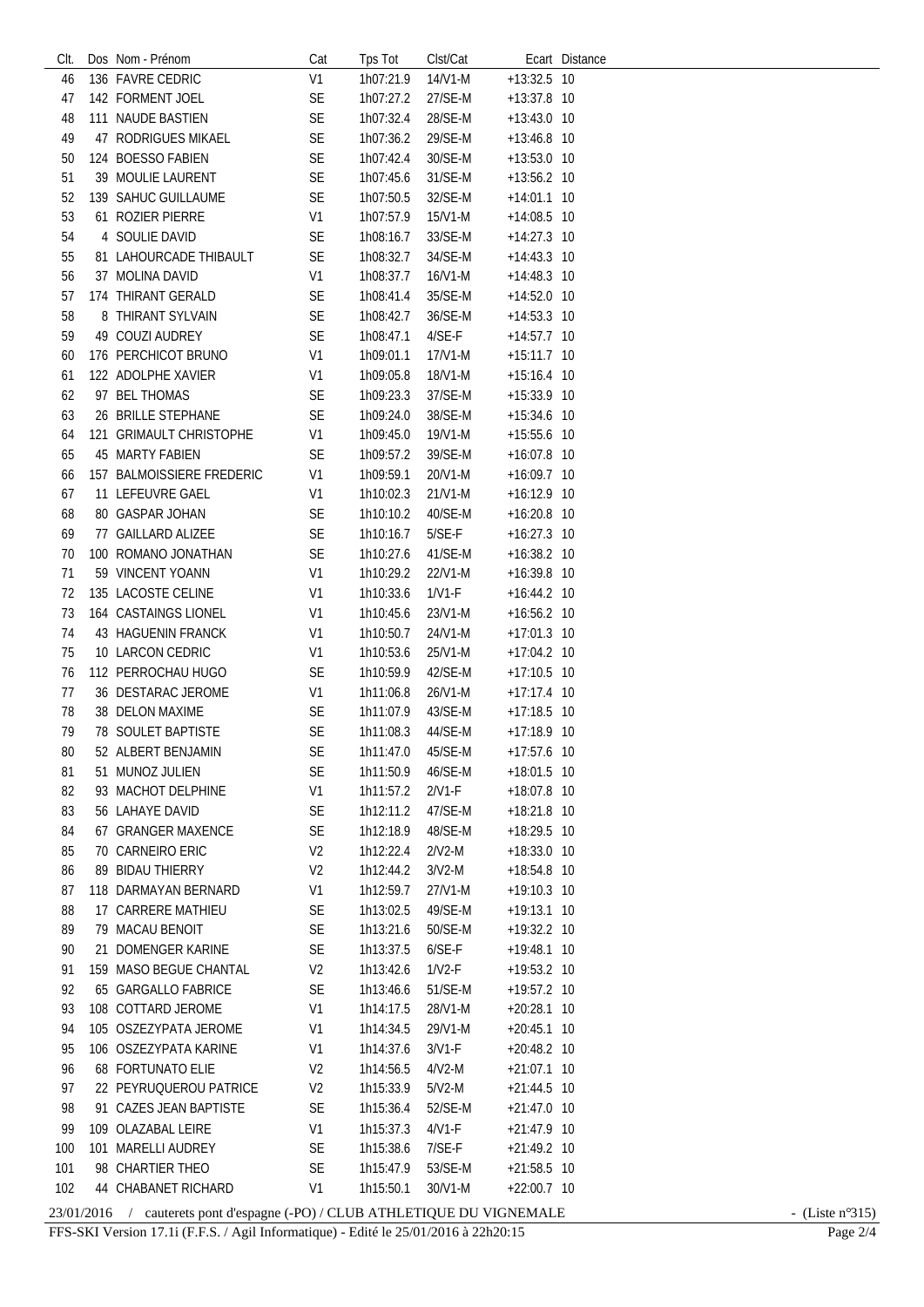| CIt. | Dos Nom - Prénom            | Cat            | <b>Tps Tot</b> | Clst/Cat            |               | Ecart Distance |
|------|-----------------------------|----------------|----------------|---------------------|---------------|----------------|
| 103  | 133 RUSCASSIE CLAIRE        | <b>SE</b>      | 1h15:53.6      | 8/SE-F              | $+22:04.2$ 10 |                |
| 104  | 46 BOUCHET ISABELLE         | SE             | 1h16:25.4      | $9/SE-F$            | +22:36.0 10   |                |
| 105  | 31 DANGLA PHILIPPE          | V <sub>3</sub> | 1h16:33.6      | $1/N3-M$            | $+22:44.2$ 10 |                |
| 106  | 140 LE GUEN FLORENCE        | V <sub>2</sub> | 1h16:50.5      | $2/V2-F$            | +23:01.1 10   |                |
| 107  | 92 AUBIES VERONIQUE         | V <sub>2</sub> | 1h16:55.1      | $3/N2-F$            | $+23:05.7$ 10 |                |
| 108  | 167 BOUAIDAT LORENNE        | ES             | 1h17:01.2      | $1/ES-F$            | $+23:11.8$ 10 |                |
| 109  | 166 CAZAUX KEVIN            | ES             | 1h17:02.1      | $3/ES-M$            | $+23:12.7$ 10 |                |
| 110  | 15 GUITARD MARINE           | SE             | 1h17:07.2      | 10/SE-F             | +23:17.8 10   |                |
| 111  | 141 RAIFFE GERALD           | <b>SE</b>      | 1h17:20.5      | 54/SE-M             | $+23:31.1$ 10 |                |
| 112  | 127 SOU NATHANAELLE         | <b>SE</b>      | 1h17:26.0      | $11/SE-F$           | $+23:36.6$ 10 |                |
| 113  | 29 MARCOS ALBERCA THOMAS    |                | 1h17:45.5      |                     |               |                |
|      | 146 PONT CARINE             | <b>SE</b>      | 1h17:46.2      | 55/SE-M<br>$5/V1-F$ | $+23:56.1$ 10 |                |
| 114  |                             | V <sub>1</sub> |                |                     | +23:56.8 10   |                |
| 115  | 158 LARROUQUE JEAN MICHEL   | V <sub>2</sub> | 1h18:34.5      | $6/N2-M$            | $+24:45.1$ 10 |                |
| 116  | 84 DULAU LUDOVIC            | <b>SE</b>      | 1h18:46.7      | 56/SE-M             | $+24:57.3$ 10 |                |
| 117  | 96 NICOULEAU EDGAR          | V <sub>1</sub> | 1h18:47.5      | 31/V1-M             | $+24:58.1$ 10 |                |
| 118  | 23 ARANAZ PHILIPPE          | V <sub>2</sub> | 1h18:51.7      | $7/N2-M$            | $+25:02.3$ 10 |                |
| 119  | 53 LAURENS EMILIE           | <b>SE</b>      | 1h18:58.8      | 12/SE-F             | $+25:09.4$ 10 |                |
| 120  | 25 MARGOUILLE COSIMA        | <b>SE</b>      | 1h19:35.3      | 13/SE-F             | $+25:45.9$ 10 |                |
| 121  | 41 TONERA FREDERIC          | <b>SE</b>      | 1h19:35.9      | 57/SE-M             | $+25:46.5$ 10 |                |
| 122  | 86 LAMOUREUX ALEXANDRE      | SE             | 1h19:47.4      | 58/SE-M             | +25:58.0 10   |                |
| 123  | 130 BOUTOULLE FLORENCE      | V <sub>2</sub> | 1h20:15.3      | $4/V2-F$            | $+26:25.9$ 10 |                |
| 124  | 54 CAZABONNE YANNICK        | <b>SE</b>      | 1h20:36.6      | 59/SE-M             | $+26:47.2$ 10 |                |
| 125  | 116 RENIMEL BRUNO           | V <sub>1</sub> | 1h20:45.0      | 32/V1-M             | +26:55.6 10   |                |
| 126  | 120 CREACH HERVE            | V <sub>1</sub> | 1h20:48.2      | 33/V1-M             | $+26:58.8$ 10 |                |
| 127  | 28 SEVIN JONATHAN           | <b>SE</b>      | 1h21:38.1      | 60/SE-M             | $+27:48.7$ 10 |                |
| 128  | 134 BAROUSSE SOPHIE         | <b>SE</b>      | 1h21:58.7      | 14/SE-F             | $+28:09.3$ 10 |                |
| 129  | 145 ZAMUNER KARINE          | V <sub>1</sub> | 1h22:03.1      | $6/V1-F$            | $+28:13.7$ 10 |                |
| 130  | 6 ARANAZ MARTIAL            | V <sub>1</sub> | 1h23:16.0      | 34/V1-M             | +29:26.6 10   |                |
| 131  | 1 CARRERE VINCENT           | <b>SE</b>      | 1h23:56.9      | 61/SE-M             | $+30:07.5$ 10 |                |
| 132  | 152 MAZOUA NATHALIE         | <b>SE</b>      | 1h25:34.3      | 15/SE-F             | +31:44.9 10   |                |
| 133  | 125 GUILHOT AURDEY          | <b>SE</b>      | 1h25:39.8      | 16/SE-F             | $+31:50.4$ 10 |                |
| 134  | 107 GRACIA LAURENT          | <b>SE</b>      | 1h26:11.0      | 62/SE-M             | +32:21.6 10   |                |
| 135  | 165 PINCONNET ELODIE        | <b>SE</b>      | 1h26:21.7      | 17/SE-F             | $+32:32.3$ 10 |                |
| 136  | 138 CASSASSOLES CORINNE     | <b>SE</b>      | 1h26:22.2      | 18/SE-F             | $+32:32.8$ 10 |                |
|      | 137 154 CORTEZ JOSE         | V <sub>1</sub> | 1h26:50.1      | 35/V1-M             | +33:00.7 10   |                |
| 138  | 14 CARREY OLIVIER           | V <sub>2</sub> | 1h27:26.2      | 8/V2-M              | +33:36.8 10   |                |
| 139  | 161 SLIMANI CHRISTIAN       | V <sub>1</sub> | 1h27:37.6      | 36/V1-M             | +33:48.2 10   |                |
| 140  | 73 BROSSARD CATHERINE       | V <sub>1</sub> | 1h27:47.2      | 7/V1-F              | +33:57.8 10   |                |
| 141  | 113 LAFARGUE AUDREY         | <b>SE</b>      | 1h28:39.0      | 19/SE-F             | +34:49.6 10   |                |
| 142  | 117 FEYDY DANIEL            | SE             | 1h28:48.3      | 63/SE-M             | +34:58.9 10   |                |
| 143  | 110 DERSIGNY MAGALI         | SE             | 1h29:15.8      | 20/SE-F             | $+35:26.4$ 10 |                |
| 144  | 119 GORCE FANNY             | SE             | 1h29:20.6      | 21/SE-F             | $+35:31.2$ 10 |                |
| 145  | 71 VILETTE BEATRICE         | V <sub>1</sub> | 1h32:38.5      | 8/V1-F              | +38:49.1 10   |                |
| 146  | 115 VILETTE FREDERIC        | V <sub>2</sub> | 1h32:41.5      | $9/V2-M$            | $+38:52.1$ 10 |                |
| 147  | 34 DUCASSOU JEAN            | V <sub>1</sub> | 1h32:45.9      | 37/V1-M             | +38:56.5 10   |                |
| 148  | 35 PAOLI GOSSELIN BERENGERE | V1             | 1h32:48.5      | $9/V1-F$            | +38:59.1 10   |                |
| 149  | 32 CARRERE THIERRY          | <b>SE</b>      | 1h32:55.1      | 64/SE-M             | +39:05.7 10   |                |
| 150  | 33 CARRERE CAROLINE         | <b>SE</b>      | 1h32:57.0      | 22/SE-F             | +39:07.6 10   |                |
| 151  | 155 VIELLE GERVAIS          | V <sub>2</sub> | 1h33:03.6      | 10/V2-M             | $+39:14.2$ 10 |                |
| 152  | 156 VIELLE ISABELLE         | V <sub>2</sub> | 1h33:04.5      | $5/N2-F$            | $+39:15.1$ 10 |                |
| 153  | 60 MERCIER SAMUEL           | SE             | 1h33:06.2      | 65/SE-M             | +39:16.8 10   |                |
| 154  | 75 LALANNE GERARD           | V <sub>3</sub> | 1h33:18.6      | $2/V3-M$            | +39:29.2 10   |                |
| 155  | 104 SOUSIES PASCALE         | V1             | 1h33:20.4      | 10/V1-F             | +39:31.0 10   |                |
| 156  | 126 MANFRINATO JEROME       | <b>SE</b>      | 1h33:23.6      | 66/SE-M             | $+39:34.2$ 10 |                |
| 157  | 150 GAUTIER YANNICK         | <b>SE</b>      | 1h33:24.2      | 67/SE-M             | $+39:34.8$ 10 |                |
| 158  | 123 LAPLACE EMILIE          | SE             | 1h34:03.0      | 23/SE-F             | $+40:13.6$ 10 |                |
| 159  | 40 COUTANTIN MARYSE         | V3             | 1h34:41.0      | $1/N3-F$            | +40:51.6 10   |                |
|      |                             |                |                |                     |               |                |

## $23/01/2016$  / cauterets pont d'espagne (-PO)/CLUB ATHLETIQUE DU VIGNEMALE<br>FFS-SKI Version 17.1i (F.F.S. / Agil Informatique) - Edité le 25/01/2016 à 22h20:15